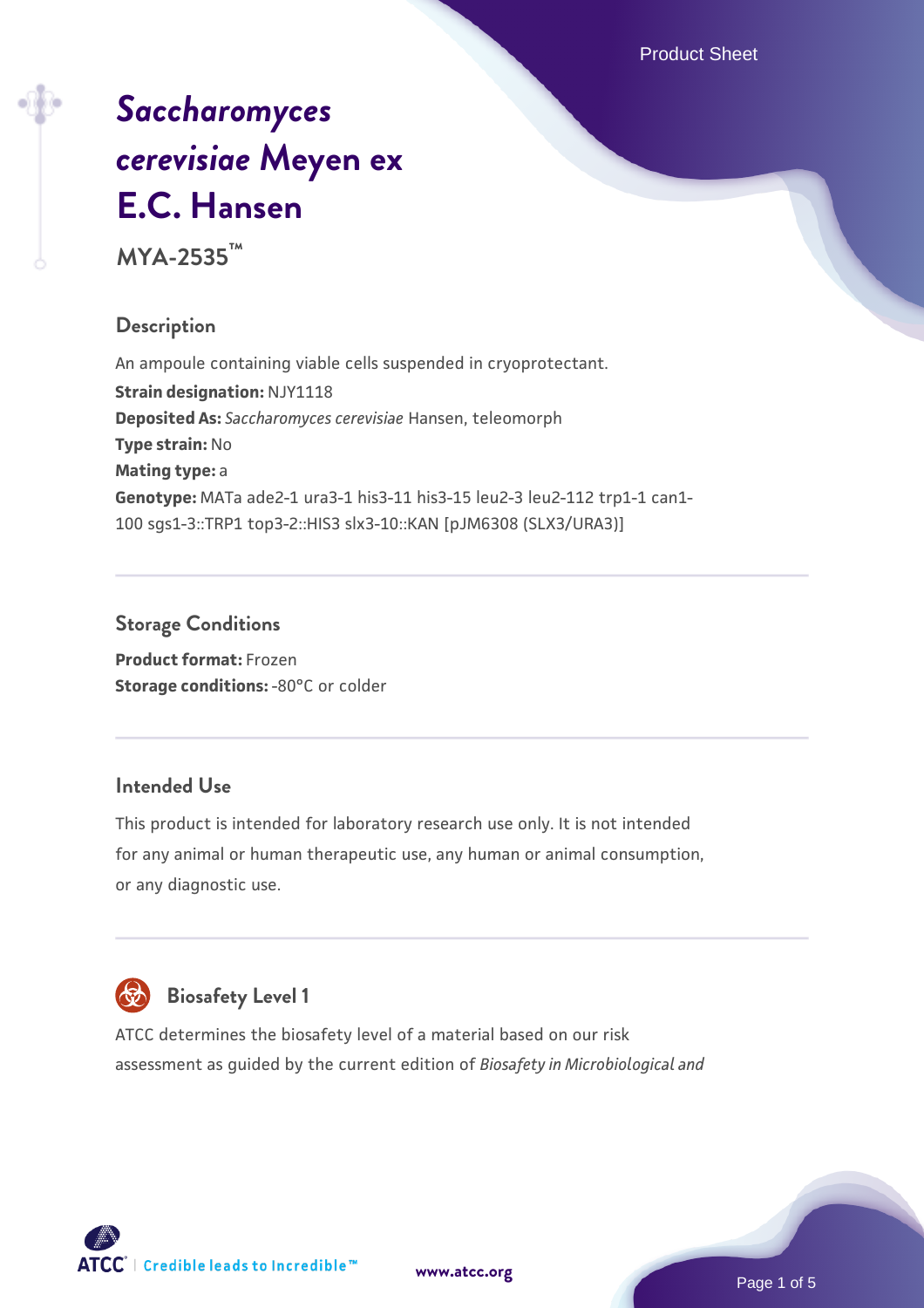## **[Saccharomyces cerevisiae](https://www.atcc.org/products/mya-2535)** [Meyen ex E.C. Hansen](https://www.atcc.org/products/mya-2535) **MYA-2535**

*Biomedical Laboratories (BMBL)*, U.S. Department of Health and Human Services. It is your responsibility to understand the hazards associated with the material per your organization's policies and procedures as well as any other applicable regulations as enforced by your local or national agencies.

ATCC highly recommends that appropriate personal protective equipment is always used when handling vials. For cultures that require storage in liquid nitrogen, it is important to note that some vials may leak when submersed in liquid nitrogen and will slowly fill with liquid nitrogen. Upon thawing, the conversion of the liquid nitrogen back to its gas phase may result in the vial exploding or blowing off its cap with dangerous force creating flying debris. Unless necessary, ATCC recommends that these cultures be stored in the vapor phase of liquid nitrogen rather than submersed in liquid nitrogen.

# **Certificate of Analysis**

For batch-specific test results, refer to the applicable certificate of analysis that can be found at www.atcc.org.

# **Growth Conditions Medium:**  [ATCC Medium 1245: YEPD](https://www.atcc.org/-/media/product-assets/documents/microbial-media-formulations/1/2/4/5/atcc-medium-1245.pdf?rev=705ca55d1b6f490a808a965d5c072196) **Temperature:** 25°C

#### **Handling Procedures**

**Frozen ampoules** packed in dry ice should either be thawed immediately or



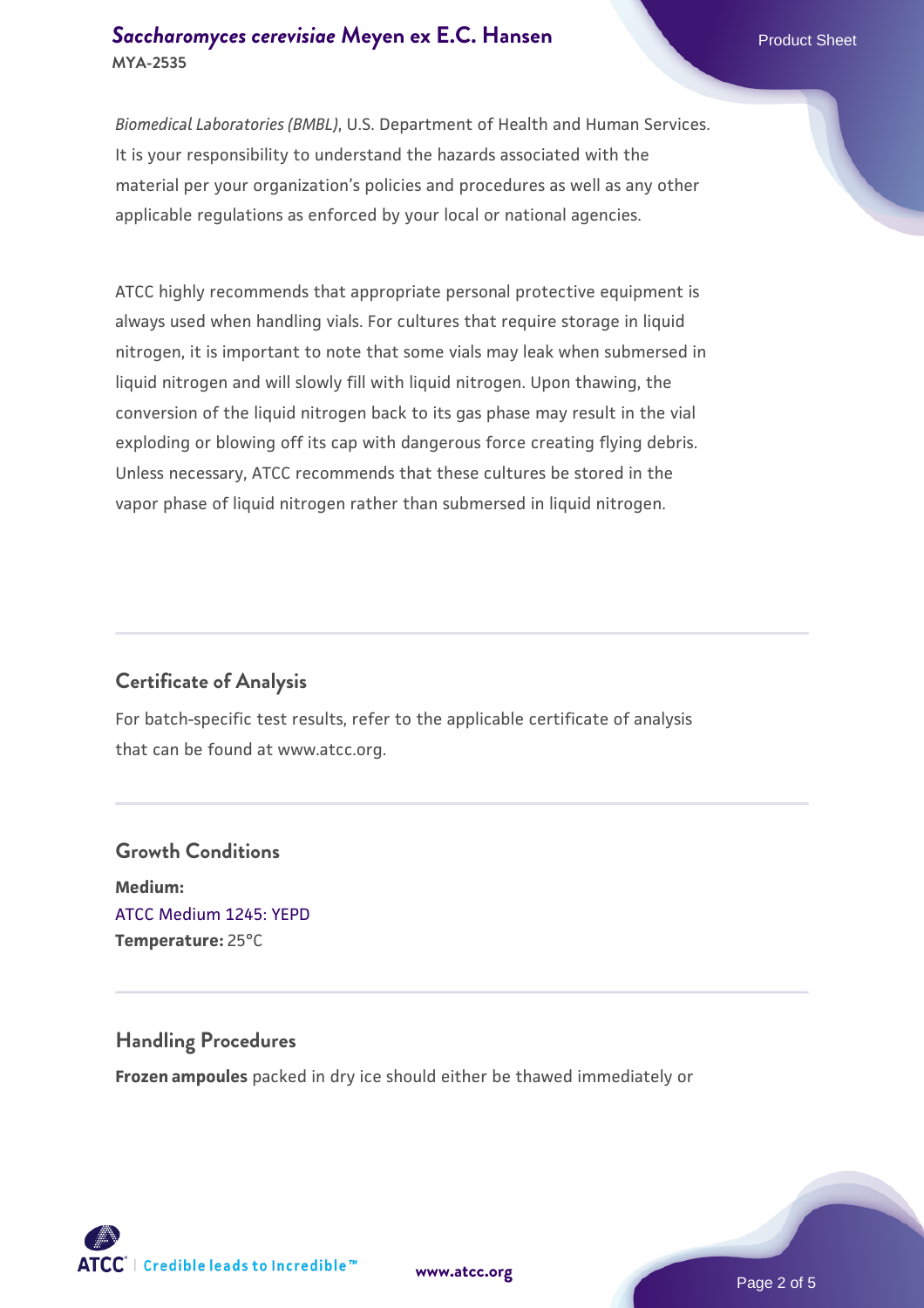## **[Saccharomyces cerevisiae](https://www.atcc.org/products/mya-2535)** [Meyen ex E.C. Hansen](https://www.atcc.org/products/mya-2535) **MYA-2535**

stored in liquid nitrogen. If liquid nitrogen storage facilities are not available, frozen ampoules may be stored at or below -70°C for approximately one week. **Do not under any circumstance store frozen ampoules at refrigerator freezer temperatures (generally -20°C)**. Storage of frozen material at this temperature will result in the death of the culture.

- 1. To thaw a frozen ampoule, place in a **25°C to 30°C** water bath, until just thawed **(approximately 5 minutes)**. Immerse the ampoule just sufficient to cover the frozen material. Do not agitate the ampoule.
- 2. Immediately after thawing, wipe down ampoule with 70% ethanol and aseptically transfer at least 50 µL (or 2-3 agar cubes) of the content onto a plate or broth with medium recommended.
- 3. Incubate the inoculum/strain at the temperature and conditions recommended.
- 4. Inspect for growth of the inoculum/strain regularly for up to 4 weeks. The time necessary for significant growth will vary from strain to strain.

## **Material Citation**

If use of this material results in a scientific publication, please cite the material in the following manner: *Saccharomyces cerevisiae* Meyen ex E.C. Hansen (ATCC MYA-2535)

### **References**

References and other information relating to this material are available at www.atcc.org.

#### **Warranty**

The product is provided 'AS IS' and the viability of ATCC® products is warranted for 30 days from the date of shipment, provided that the customer has stored and handled the product according to the information

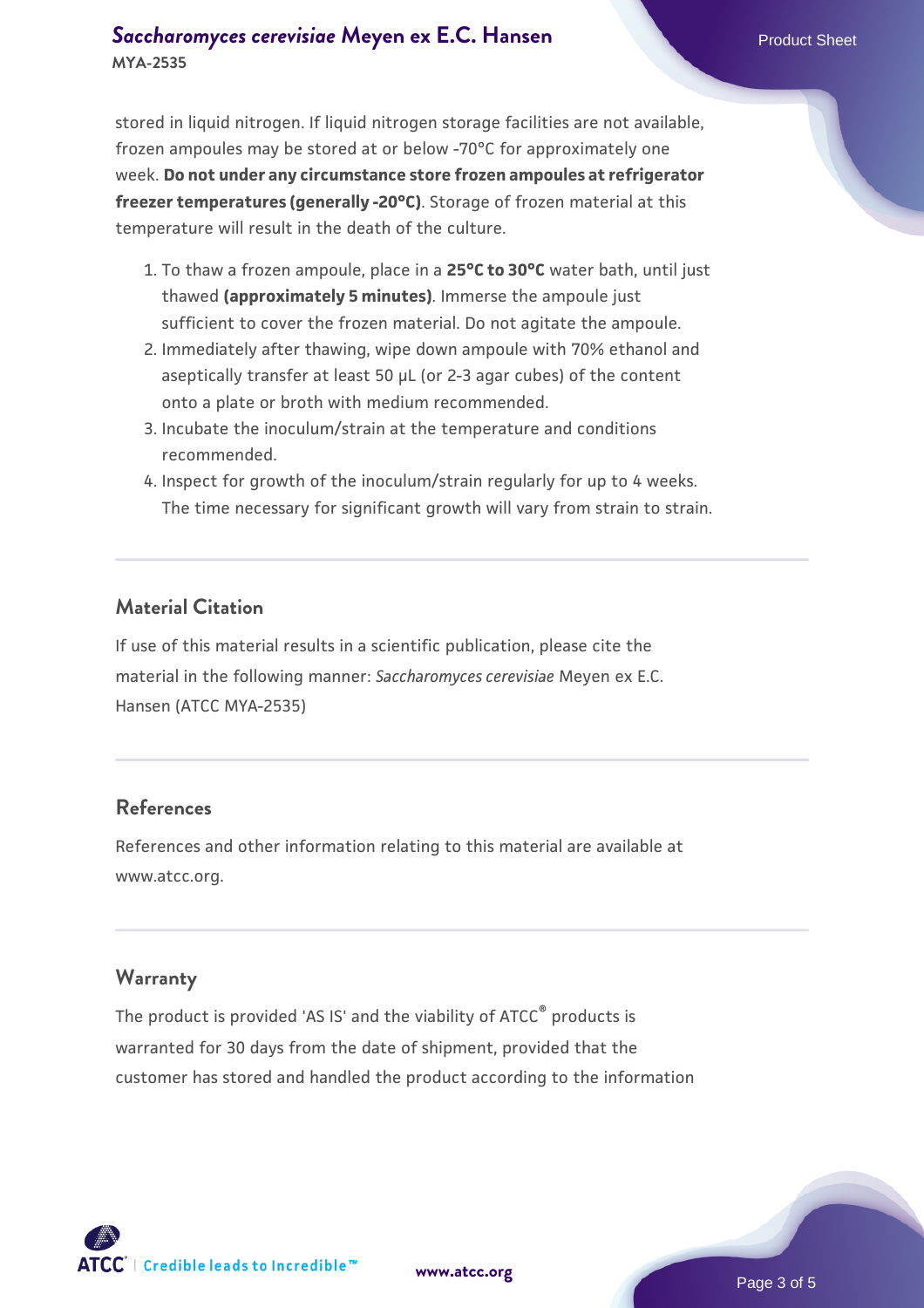## **[Saccharomyces cerevisiae](https://www.atcc.org/products/mya-2535)** [Meyen ex E.C. Hansen](https://www.atcc.org/products/mya-2535) **MYA-2535**

included on the product information sheet, website, and Certificate of Analysis. For living cultures, ATCC lists the media formulation and reagents that have been found to be effective for the product. While other unspecified media and reagents may also produce satisfactory results, a change in the ATCC and/or depositor-recommended protocols may affect the recovery, growth, and/or function of the product. If an alternative medium formulation or reagent is used, the ATCC warranty for viability is no longer valid. Except as expressly set forth herein, no other warranties of any kind are provided, express or implied, including, but not limited to, any implied warranties of merchantability, fitness for a particular purpose, manufacture according to cGMP standards, typicality, safety, accuracy, and/or noninfringement.

#### **Disclaimers**

This product is intended for laboratory research use only. It is not intended for any animal or human therapeutic use, any human or animal consumption, or any diagnostic use. Any proposed commercial use is prohibited without a license from ATCC.

While ATCC uses reasonable efforts to include accurate and up-to-date information on this product sheet, ATCC makes no warranties or representations as to its accuracy. Citations from scientific literature and patents are provided for informational purposes only. ATCC does not warrant that such information has been confirmed to be accurate or complete and the customer bears the sole responsibility of confirming the accuracy and completeness of any such information.

This product is sent on the condition that the customer is responsible for and assumes all risk and responsibility in connection with the receipt, handling, storage, disposal, and use of the ATCC product including without limitation taking all appropriate safety and handling precautions to minimize health or environmental risk. As a condition of receiving the material, the customer agrees that any activity undertaken with the ATCC product and any progeny or modifications will be conducted in compliance with all applicable laws,

**[www.atcc.org](http://www.atcc.org)**

Page 4 of 5